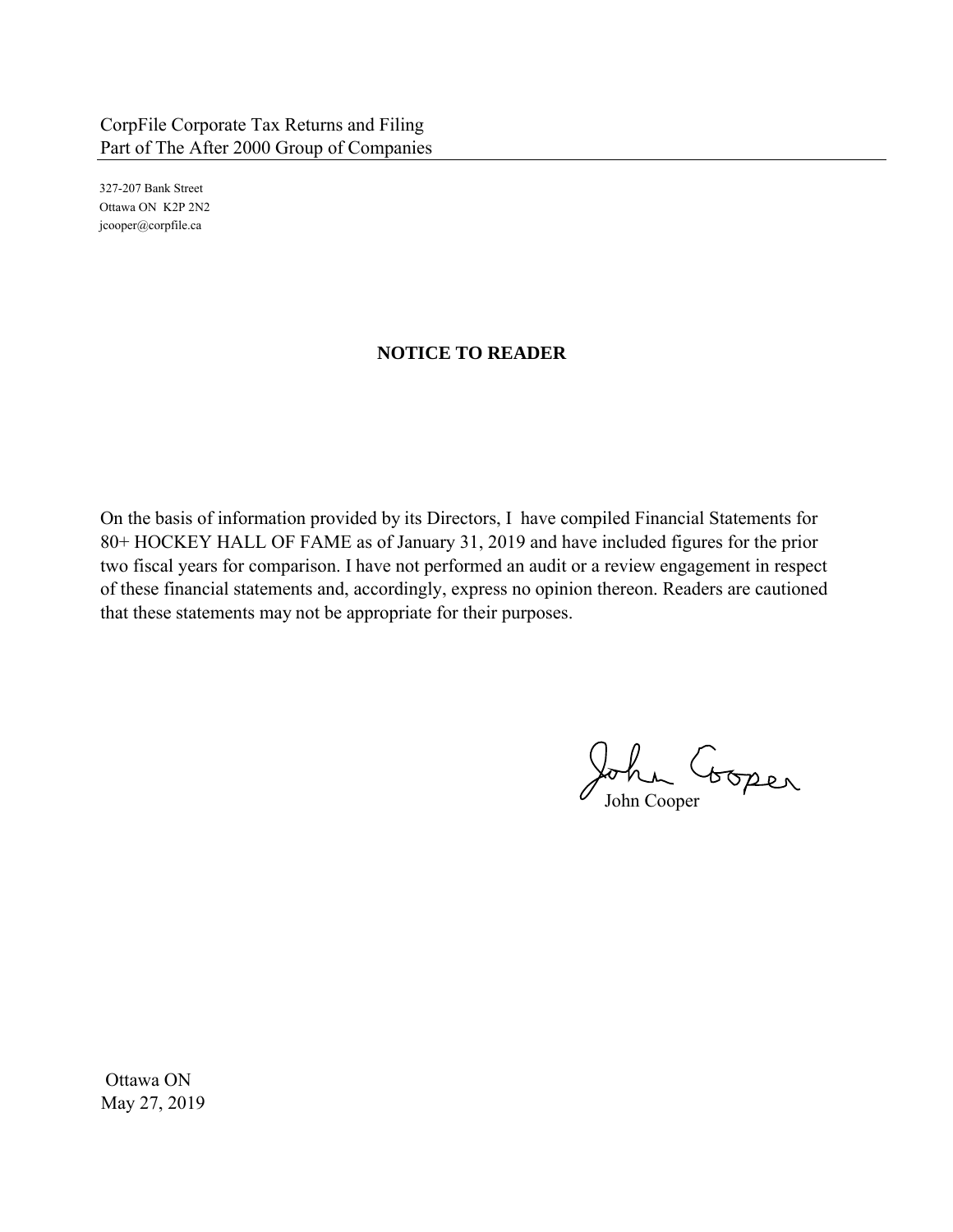| 80+ HOCKEY HALL OF FAME<br>TEMPLE DE RENOMMÉE DU HOCKEY 80+ |                                          |                                          |                                                         |
|-------------------------------------------------------------|------------------------------------------|------------------------------------------|---------------------------------------------------------|
| <b>BALANCE SHEET AT JANUARY 31ST</b>                        | 2017                                     | 2018                                     | 2019                                                    |
| <b>ASSETS</b>                                               |                                          |                                          |                                                         |
| <b>CURRENT ASSETS</b>                                       |                                          |                                          |                                                         |
| <b>Bank Account</b>                                         | \$5,950.83                               | \$7,577.95                               | \$10,897.43                                             |
| <b>Accounts Receivable</b>                                  | \$0.00                                   | \$0.00                                   | \$0.00                                                  |
| <b>TOTAL CURRENT ASSETS</b>                                 | \$5,950.83<br>===========                | \$7,577.95<br>===========                | \$10,897.43<br>$=$ ==========                           |
| <b>Incorporation Costs</b>                                  | \$284.00                                 | \$284.00                                 | \$284.00                                                |
| <b>TOTAL ASSETS</b>                                         | ===========<br>\$6,234.83<br>=========== | ===========<br>\$7,861.95<br>=========== | $=$ = = = = = = = = = = =<br>\$11,181.43<br>=========== |
| <b>LIABILITIES</b>                                          |                                          |                                          |                                                         |
| <b>Accounts Payable</b>                                     | \$0.00                                   | \$5,108.24                               | \$0.00                                                  |
| <b>TOTAL LIABILITIES</b>                                    | \$0.00<br>===========                    | \$5,108.24<br>===========                | \$0.00<br>===========                                   |
| <b>EQUITY</b>                                               |                                          |                                          |                                                         |
| <b>RETAINED EARNINGS</b>                                    |                                          |                                          |                                                         |
| <b>Opening Balance</b>                                      | \$1,747.61                               | \$6,234.83                               | \$2,753.71                                              |
| <b>Current Net Profit (Loss)</b>                            | \$4,487.22                               | (\$3,481.12)                             | \$8,427.72                                              |
| <b>Closing Balance</b>                                      | \$6,234.83                               | \$2,753.71                               | \$11,181.43                                             |
| <b>TOTAL EQUITY</b>                                         | ===========<br>\$6,234.83                | ===========<br>\$2,753.71                | $=$ ===========<br>\$11,181.43                          |
| TOTAL LIABILITIES AND EQUITY                                | ===========<br>\$6,234.83                | ===========<br>\$7,861.95                | \$11,181.43                                             |
|                                                             | ===========                              | ===========                              | ===========                                             |